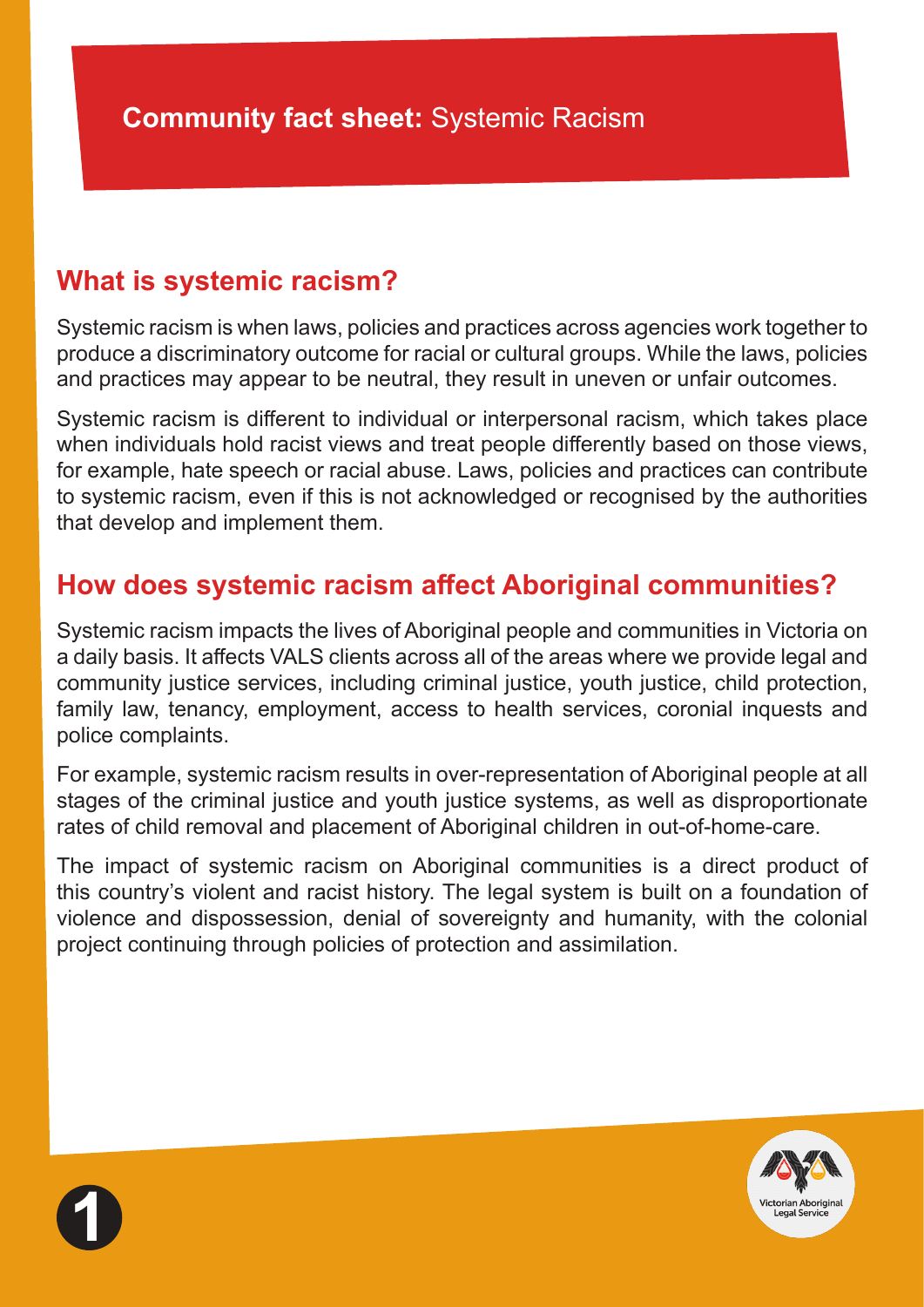## **How can systemic racism in the justice system be addressed?**

Addressing systemic racism requires systemic reform across laws, polices, practices and institutions which reinforce and perpetuate this form of racism. It also requires robust mechanisms to hold public authorities to account when they engage in any form of racism. Aboriginal communities know what the solutions are and have been calling for change for decades.

#### *1. Reform laws and policies that have a discriminatory impact for Aboriginal people*

One of the key ways to address systemic racism is to reform laws, policies and practices that disproportionality impact Aboriginal people in a discriminatory manner.

For example, the punitive bail system in Victoria has a disproportionate impact on Aboriginal people because of the high threshold for accessing bail. In June 2020, 44% of Aboriginal people in prison in Victoria were on remand and had not been convicted of an offence. Amongst the non-Aboriginal prison population, only 35% of people were on remand. Accessing stable accommodation is a key factor in being granted bail, yet Aboriginal people experience higher rates of housing instability than non-Aboriginal people, and there is a significant shortage of culturally safe residential bail support and accommodation. This often means that an Aboriginal people are not able to access bail and is more likely to be remanded in custody whilst they wait for their criminal charges to be heard.

Similarly, the low age of criminal responsibility in Victoria and across Australia disproportionality affects Aboriginal children and young people, who have contact with the youth justice system at a much younger age than non-Aboriginal children. They are also less likely to receive a caution and more likely to be charged with an offence. Raising the age of criminal responsibility from 10 to at least 14 years is a critical way of addressing systemic racism and reducing over-representation of Aboriginal children within the youth justice system.

#### *2. Mandate accountability and monitoring mechanisms to investigate systemic racism*

Systems, mechanisms and bodies of accountability and oversight should be explicitly



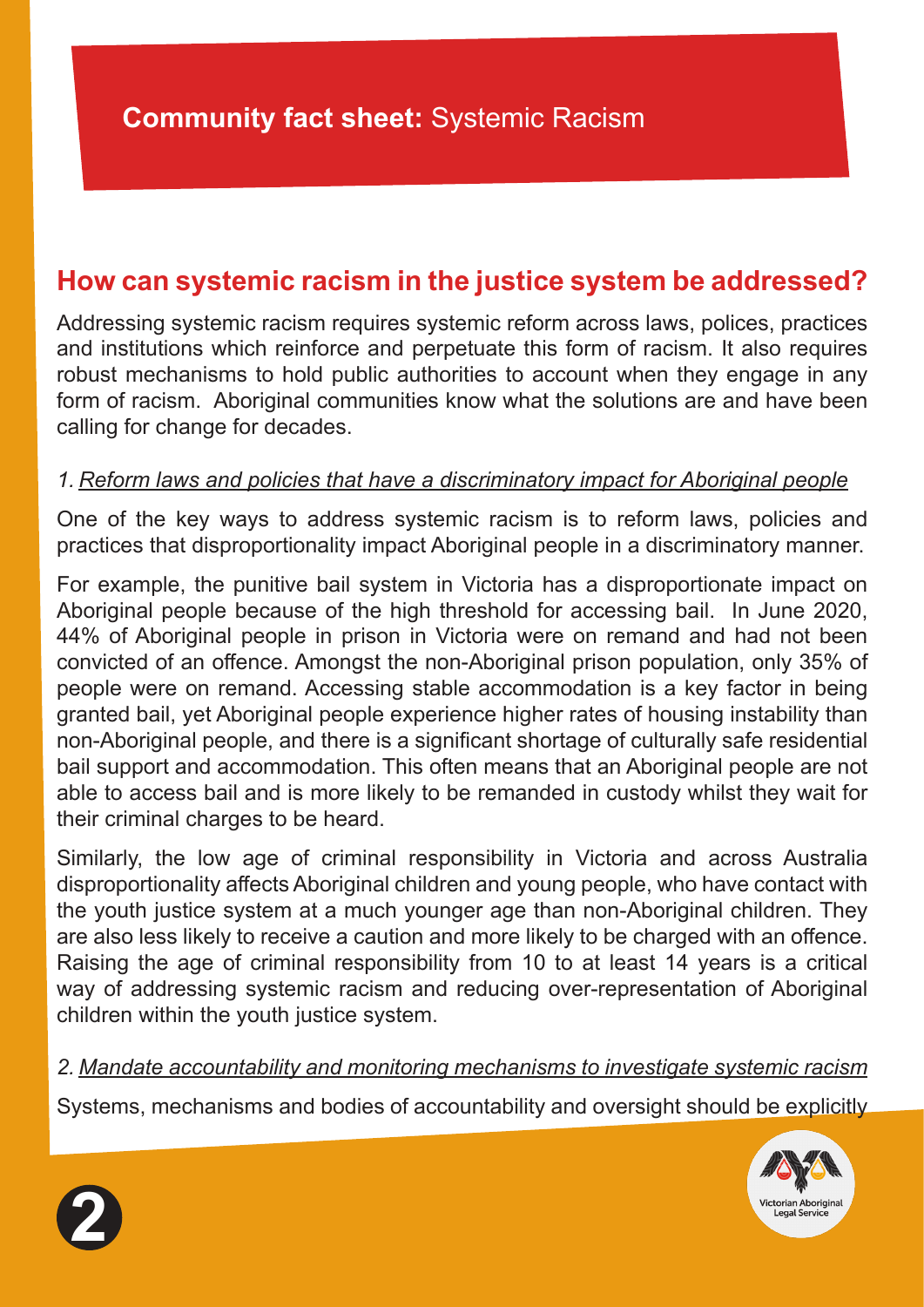mandated to examine and investigate systemic racism. This includes all complaints mechanisms, as well as detention monitoring bodies and coronial processes.

For example, in accordance with international law, the Australian Government and all State and Territory Governments are required to establish a mechanism to carry out independent monitoring of all places where people are or may be detained. This includes police custody, prisons, forensic mental health hospitals, involuntary mental health facilities, secure welfare and residential care facilities. The aim of the monitoring is to prevent ill-treatment and torture including for example, solitary confinement. Independent monitoring of places of detention is also a critical way to prevent Aboriginal deaths in custody. To achieve this goal, all bodies that monitor places of detention must be explicitly mandated to examine and make recommendations on how to address systemic racism within detention settings.

When relevant, systemic racism should also be considered during coronial inquests, which seek to establish the cause and circumstances of certain deaths, including when someone dies in custody or in connection with a police operation. In the coronial inquest into the passing of Tanya Day, the Coroner investigated whether systemic racism played a role in the death of Ms Day. The Coroner found that the decision of the train conductor to call the police, rather than pursue other options, was affected by unconscious bias and Ms Day's Aboriginality.

#### *3. Establish an Aboriginal Social Justice Commissioner*

Despite numerous inquiries and recommendations to address systemic racism and its impacts for Aboriginal people, there is a lack of accountability and the vast majority of recommendations have not been implemented. For example, it is over thirty years since the RCIADIC, yet many of these recommendations have not been implemented.

VALS and the Aboriginal Justice Caucus have repeatedly called for the establishment of an Aboriginal and Torres Strait Islander Social Justice Commissioner, to oversee Aboriginal justice outcomes in Victoria. In particular, the Commissioner would have oversight of the implementation of RCIADIC recommendations in Victoria, as well as recommendations arising from coronial inquests into the deaths of Aboriginal people.